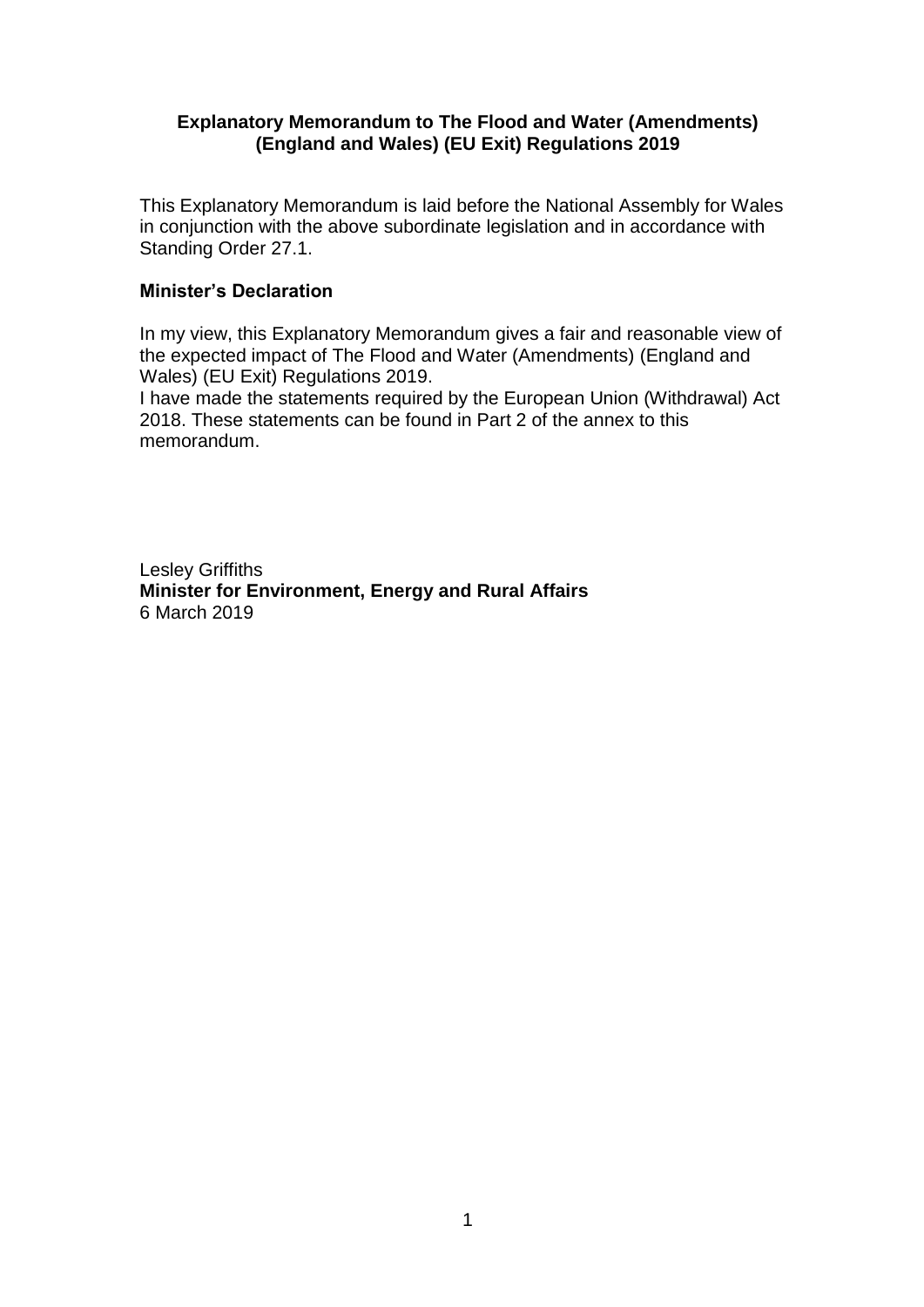#### **PART 1 1. Description**

The Flood and Water (Amendments) (England and Wales) (EU Exit) Regulations 2019 ensure floods and water legislation will continue to be operable in Wales after the UK leaves the EU. The instrument addresses failures of retained EU law to operate effectively and other deficiencies in retained EU law arising from the UK's withdrawal from the EU. The purpose of the instrument is to preserve and protect existing policy, it will not introduce any new policy.

This instrument comes into force on "exit day", which section 20(1) of the European Union (Withdrawal) Act 2018 defines as 29 March 2019 at 11.00pm.

The instrument makes amendments to the following enactments—

- the Contaminated Land (Wales) Regulations 2006;
- the Water Resources (Control of Pollution) (Silage, Slurry and Agriculture Fuel Oil) (Wales) Regulations 2010;
- the Incidental Flooding and Coastal Erosion (Wales) Order 2011:
- the Nitrate Pollution Prevention (Wales) Regulations 2013;
- the Private Water Supplies (Wales) Regulations 2017:
- the Water Supply (Water Quality) Regulations 2018.

#### **2. Matters of special interest to the Constitutional and Legislative Affairs Committee**

This instrument is made using the power conferred by paragraph 1(1) of Schedule 2 to the European Union (Withdrawal) Act 2018 ("the 2018 Act").

As set out in the Ministerial statement in Annex 2 of this Explanatory Memorandum it is proposed that the instrument be subject to the negative procedure. The instrument makes minor and technical changes and as such should be subject to annulment.

To the extent these Regulations make amendments to the Water Supply (Water Quality) Regulations 2018, these Regulations apply in relation to the supply of water by water undertakers operating wholly or mainly in Wales (and to supplies by water supply licensees using the supply systems of such an undertaker). As such they apply in the parts of England to which those water undertakers and licensees operate. Therefore, although the Regulations are made solely by the Welsh Ministers, the application in part to England is reflected in the title of the instrument.

The Constitutional and Legislative Affairs Committee considered a draft of this instrument for sifting on 21 January 2018. The Committee agreed with the WG's recommendation that the instrument follows the negative resolution procedure. A link to the report is attached:

<http://www.assembly.wales/laid%20documents/cr-ld12060/cr-ld12060-e.pdf>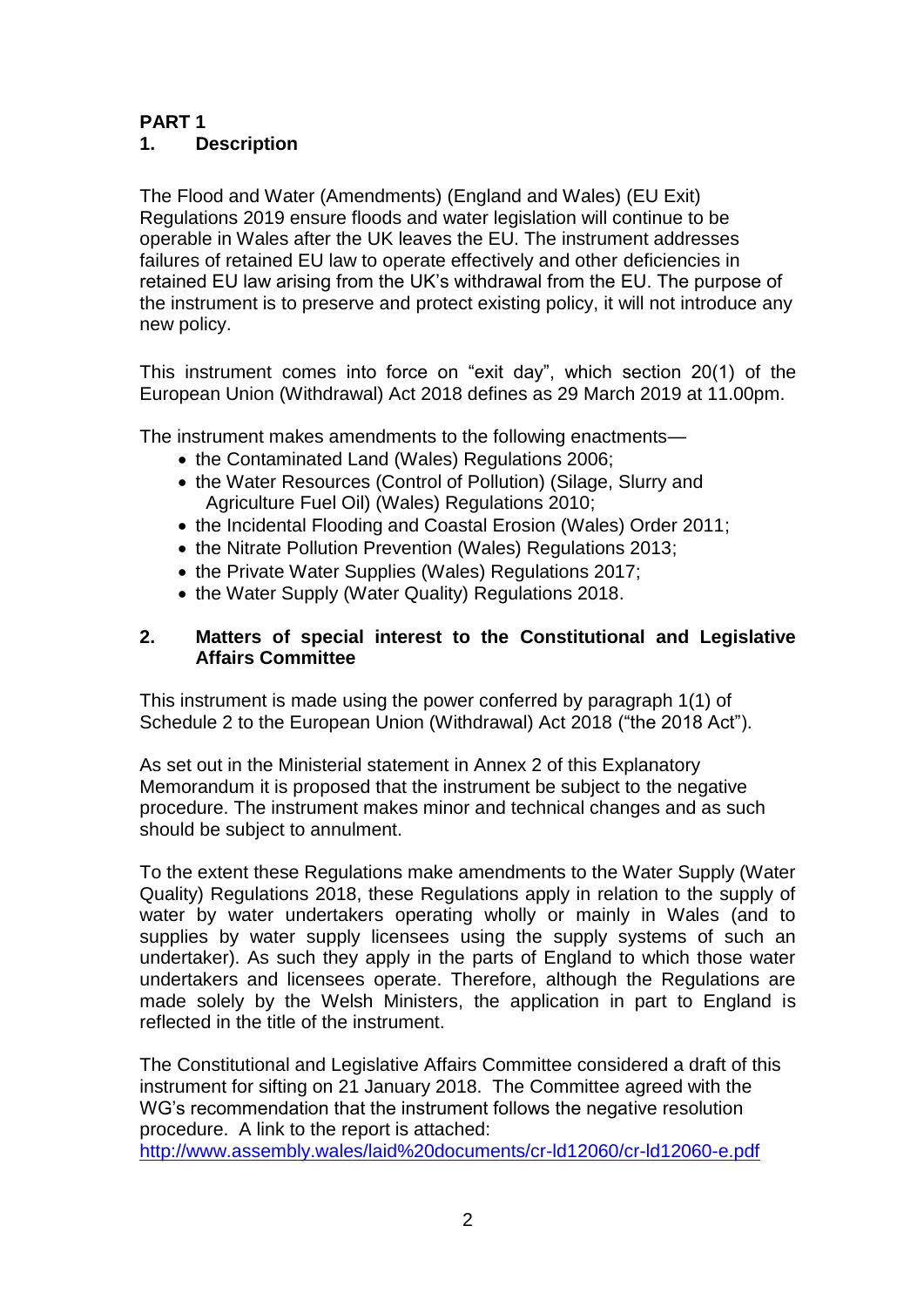# **3. Legislative background**

This instrument is being made using the power conferred by paragraph 1(1) of Schedule 2 to the 2018 Act in order to address failures of retained EU law to operate effectively or other deficiencies arising from the withdrawal of the United Kingdom from the European Union. In accordance with the requirements of that Act the Minister has made the relevant statements as detailed in Part 2 of the Annex to this Explanatory Memorandum.

# **4. Purpose and intended effect of the legislation**

## *What did any relevant EU law do before exit day?*

These Regulations make amendments to secondary legislation in the field of water and flood.

The function of the EU law in this area is to protect and improve the water environment from various sources of pollution e.g. from agriculture and urban sources; it is also about protecting human health by preventing contamination of drinking water and bathing waters.

They amend the regulations implementing the Nitrates Directive in Wales (the Nitrate Pollution Prevention (Wales) Regulations 2013), which aims to prevent nitrates from agricultural sources polluting ground and surface waters and by promoting the use of good farming practices.

They also amend the regulations that implement Council [Directive 98/83/EC](http://www.legislation.gov.uk/european/directive/1998/0083) on the quality of water intended for human consumption in relation to private water supplies and Council Directive 2013/51/Euratom laying down requirements for the protection of the health of the general public with regard to radioactive substances in water intended for human consumption (the Private Water Supplies (Wales) Regulations 2017 and the Water Supply (Water Quality) Regulations 2018).

The Regulations make amendments to the Contaminated Land (Wales) Regulations 2006 and the Incidental Flooding and Coastal Erosion (Wales) Order 2011; both of which contain incidental references to EU Directives such as the Water Framework Directive, the Habitats Directive and the Wild Birds Directive. These Directives are either already fully transposed into domestic law or are to be appropriately amended by other statutory instruments made under the 2018 Act.

The Water Resources (Control of Pollution) (Silage, Slurry and Agriculture Fuel Oil) (Wales) Regulations 2010 contain a requirement for certain storage tanks to conform with relevant British Standards, or equivalent standards in other specified states in line with EU requirements.

## *Why is it being changed?*

This instrument makes several minor and technical amendments to deficiencies in the existing legislation described above and some other pieces of domestic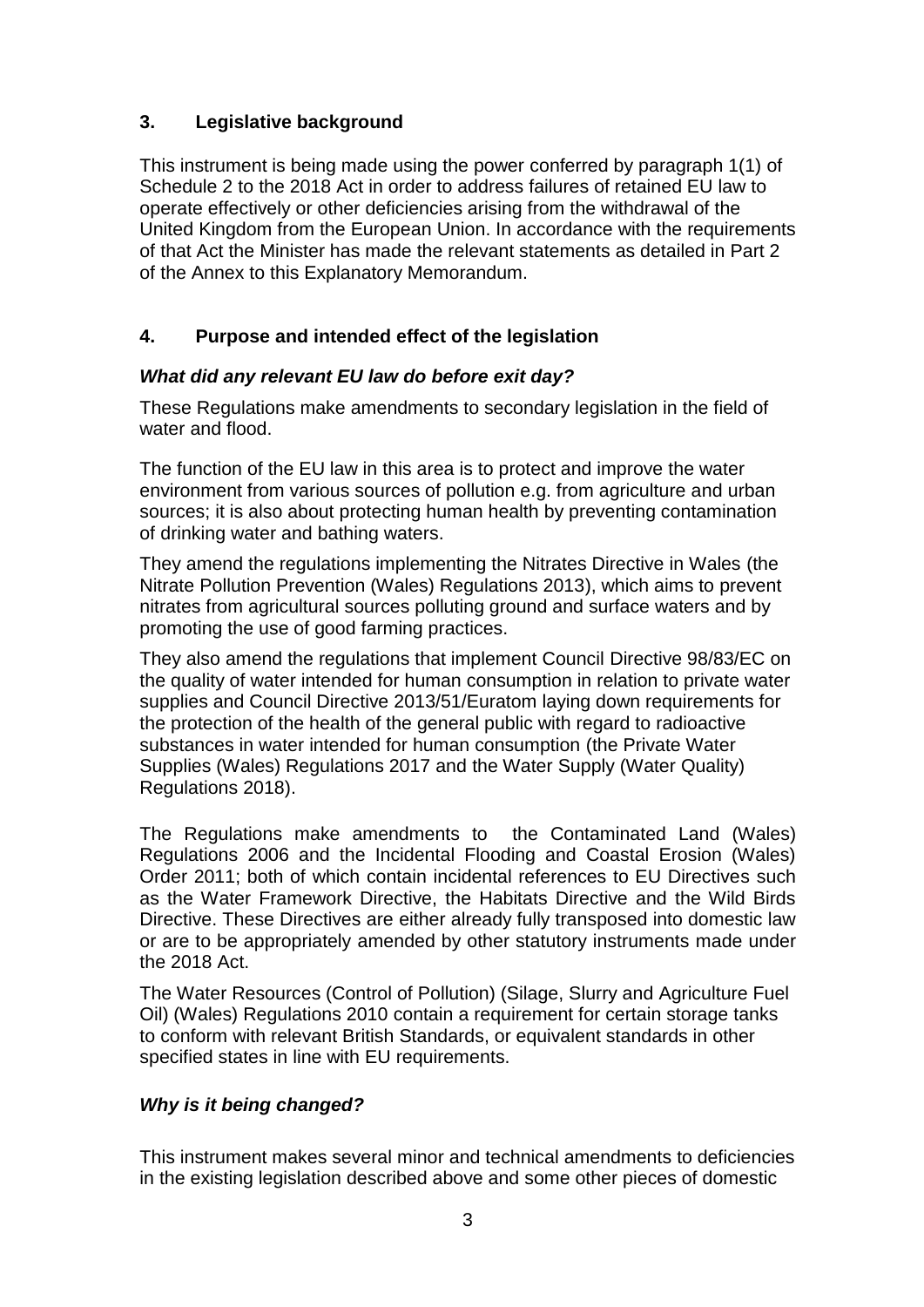legislation to ensure the legislation works effectively after exit. Some of the changes are described in the following paragraphs.

Where there was a reference in an EU Directive to a Member State reporting to the EU Commission this is being replaced by including a requirement in the domestic legislation that such an environmental report is to be made publicly available; for example the new regulations 23A and 39A in the Private Water Supplies (Wales) Regulations 2017 and the Water Supply (Water Quality) Regulations 2018 (respectively) replace reporting obligations currently found in Council Directive 98/83/EC on the quality of water intended for human consumption in relation to private water supplies.

References to the Welsh Ministers acting in compliance with EU law by reference to an EU Directive, are amended so they can be read with appropriate modifications. Similarly, for cross-references in domestic legislation to UK obligations as a Member State in EU Directives, such obligations will fall away as we will no longer be a Member State and these are instead to be read as an obligation on the appropriate Minister or regulator responsible for complying with that obligation before exit day.

Cross-references in domestic legislation to provisions in EU Directives where the UK, as a Member State, engages in EU wide exercises and processes, including obligations to collaborate with other Member States have been removed. This change has been made as we will no longer be mandated by, or have a mechanism to take part in EU procedures and processes.

Amendments to remove cross-references to provisions in Directives requiring Member States to inform the EU Commission of certain actions, for instance informing the EU Commission under the Nitrates Directive where the UK grants a derogation under the Nitrate Pollution Prevention Regulations 2015. It would no longer be appropriate to inform the EU Commission as to the grant of that derogation after EU exit. Instead provision is inserted for the Welsh Ministers to review the overall position of those derogations as part of the four yearly review under those regulations.

The amendment to the Water Resources (Control of Pollution) (Silage, Slurry and Agriculture Fuel Oil) (Wales) Regulations 2010 will prevent the UK from being in potential breach of the Most Favoured Nation principle of the WTO Rules in a no-deal EU exit scenario.

#### *What will it now do?*

The instrument will ensure that the EU derived law in this area will operate effectively in Wales after we leave the EU. By making the proposed instrument, we will be maintaining the existing policy regime, thereby providing businesses, environmental NGOs and the public with maximum certainty as the UK leaves the EU.

#### **5. Consultation**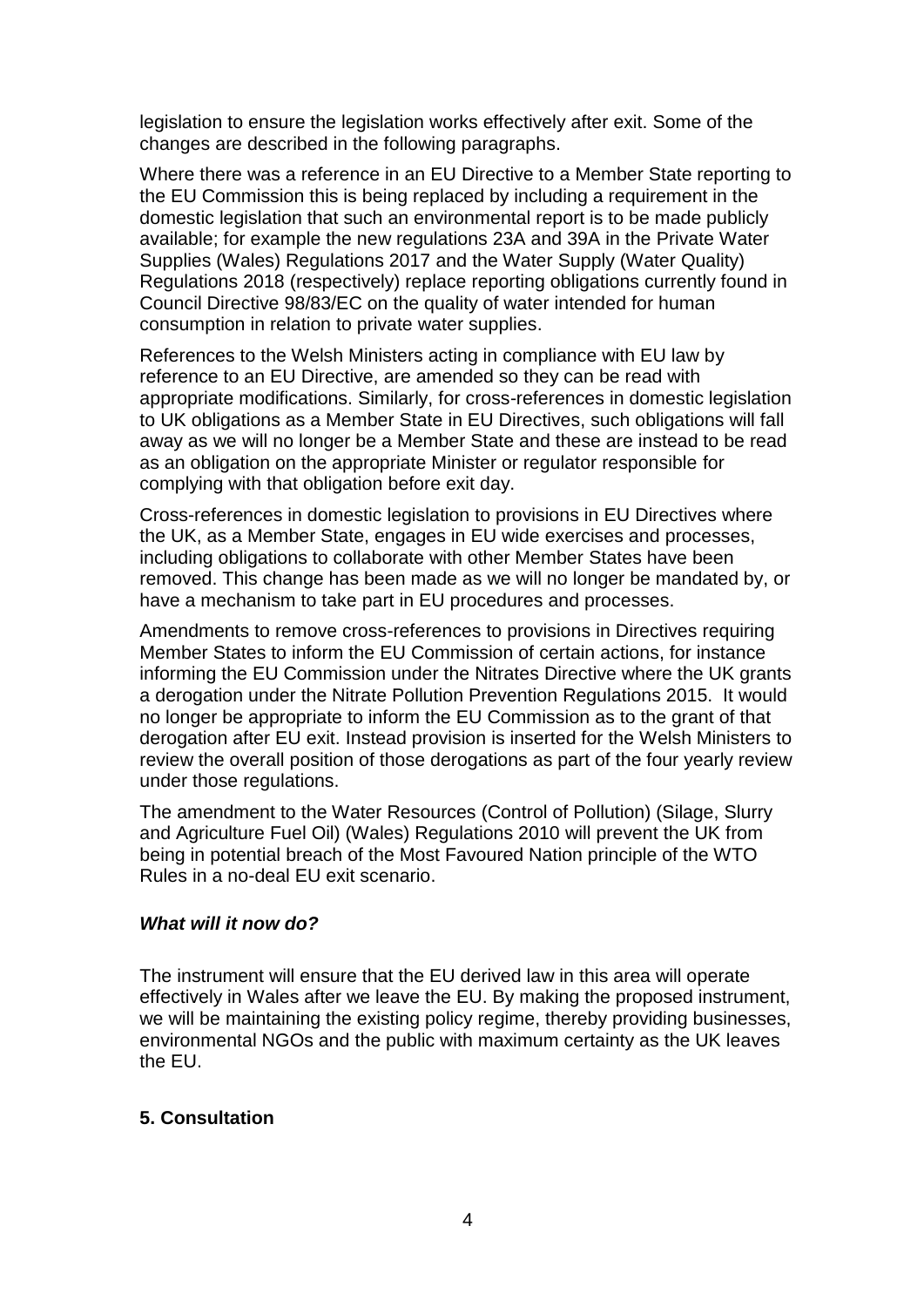No public consultation was undertaken. The purpose of the instrument is solely to enable the current legislative and policy framework to remain operable by the withdrawal of the United Kingdom from the European Union.

### **6. Regulatory Impact Assessment (RIA)**

An RIA has not been conducted as these are minor technical changes necessary as a result of the UK's withdrawal from the EU. A public consultation was not required because no policy changes are being made via this statutory instrument. As this instrument relates to maintaining existing legislation after EU Exit there is no, or no significant, impact on business, charities or voluntary bodies. There is no, or no significant, impact on the public sector.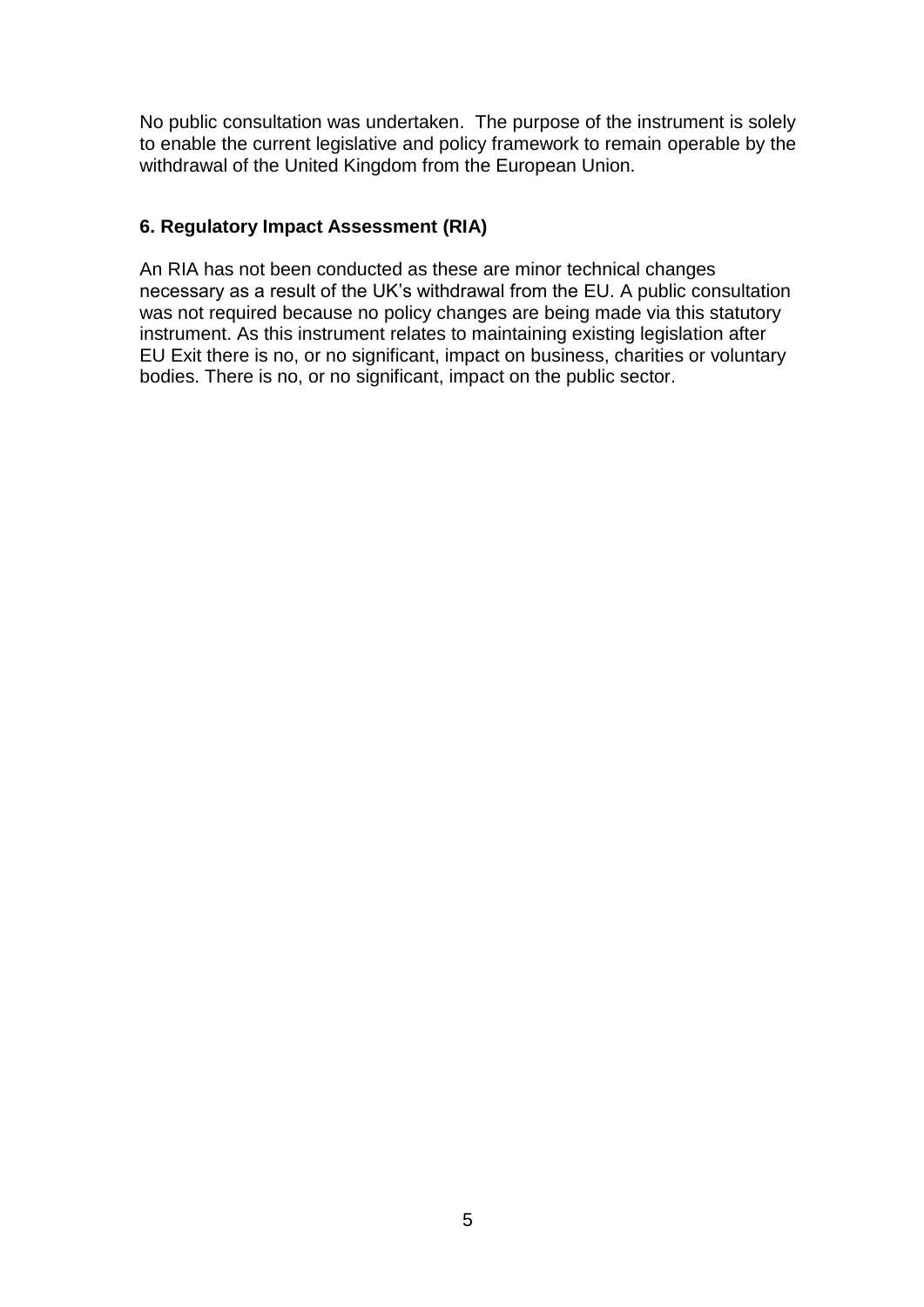#### **Annex Statements under the European Union (Withdrawal) Act 2018**

## **Part 1**

#### Table of Statements under the 2018 Act

This table sets out the statements that may be required of the Welsh Ministers under the 2018 Act. The table also sets out those statements that may be required of Ministers of the Crown under the 2018 Act, which the Welsh Ministers have committed to also provide when required. The required statements can be found in Part 2 of this annex.

| <b>Statement</b>           | Where the<br>requirement<br><b>sits</b>                                                                                                                          | To whom it<br>applies                                                                                                                                                                                                                                    | <b>What it requires</b>                                                                                                                                                                                                        |
|----------------------------|------------------------------------------------------------------------------------------------------------------------------------------------------------------|----------------------------------------------------------------------------------------------------------------------------------------------------------------------------------------------------------------------------------------------------------|--------------------------------------------------------------------------------------------------------------------------------------------------------------------------------------------------------------------------------|
| Sifting                    | Paragraphs 3(7)<br>and $4(3)$ ,<br>Schedule 7<br>Paragraph 3(7)<br>(anticipated to<br>be a<br>requirement on<br><b>Welsh Ministers</b><br>in Standing<br>Orders) | The Welsh<br><b>Ministers</b><br>exercising powers<br>in Part 1 of<br>Schedule 2 to<br>make a Negative<br>SI<br>Paragraph 3(7)<br>applies to Ministers<br>of the Crown, but<br><b>Welsh Ministers</b><br>have committed to<br>make the same<br>statement | A statement to explain why<br>the instrument should be<br>subject to the negative<br>procedure and, if<br>applicable, why they<br>disagree with the<br>recommendation of the<br><b>CLA Committee (as sifting</b><br>committee) |
| Appropriat<br>$e-$<br>ness | Sub-paragraph<br>(2) of paragraph<br>28, Schedule 7                                                                                                              | Applies to<br>Ministers of the<br>Crown exercising<br>powers in sections<br>$8(1)$ , 9 and $23(1)$<br>or jointly exercising<br>powers in<br>Schedule 2. Welsh<br>Ministers have<br>committed to make<br>the same                                         | A statement that the SI<br>does no more than is<br>appropriate.                                                                                                                                                                |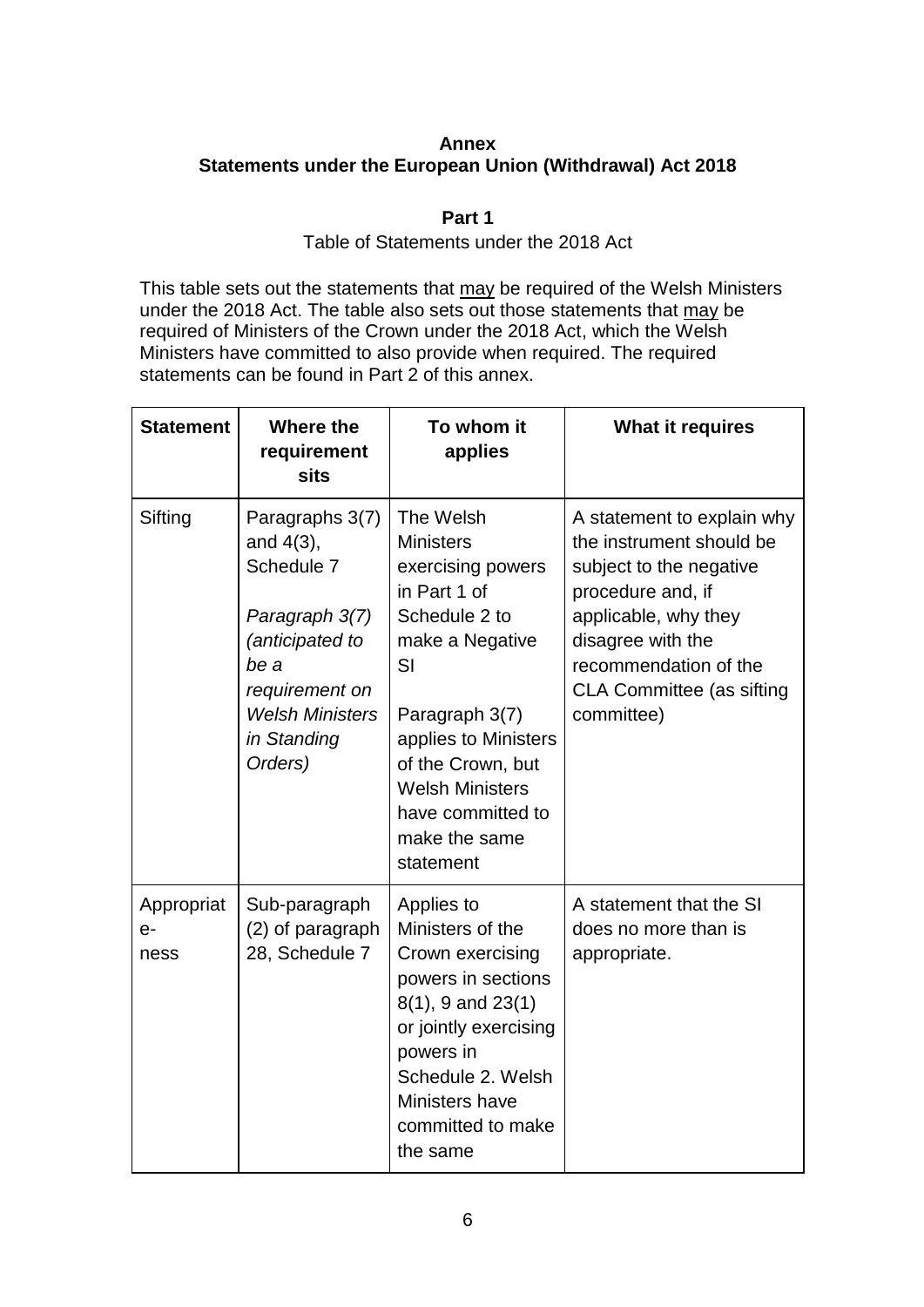|                   |                                                                     | statement when<br>exercising powers<br>in Schedule 2                                                                                                                                                                                                                     |                                                                                                                                                                                                                                                                                                                                                       |
|-------------------|---------------------------------------------------------------------|--------------------------------------------------------------------------------------------------------------------------------------------------------------------------------------------------------------------------------------------------------------------------|-------------------------------------------------------------------------------------------------------------------------------------------------------------------------------------------------------------------------------------------------------------------------------------------------------------------------------------------------------|
| Good<br>Reasons   | Sub-paragraph<br>(3) of paragraph<br>28, Schedule 7                 | Applies to<br>Ministers of the<br>Crown exercising<br>powers in sections<br>$8(1)$ , 9 and $23(1)$<br>or jointly exercising<br>powers in<br>Schedule 2. Welsh<br>Ministers have<br>committed to make<br>the same<br>statement when<br>exercising powers<br>in Schedule 2 | A statement to explain the<br>good reasons for making<br>the instrument and that<br>what is being done is a<br>reasonable course of<br>action.                                                                                                                                                                                                        |
| <b>Equalities</b> | Sub-paragraphs<br>$(4)$ and $(5)$ of<br>paragraph 28,<br>Schedule 7 | Applies to<br>Ministers of the<br>Crown exercising<br>powers in sections<br>$8(1)$ , 9 and $23(1)$<br>or jointly exercising<br>powers in<br>Schedule 2. Welsh<br>Ministers have<br>committed to make<br>the same<br>statement when<br>exercising powers<br>in Schedule 2 | A statement to explain<br>what, if any, amendment,<br>repeals or revocations are<br>being made to the<br>Equalities Acts 2006 and<br>2010 and legislation made<br>under them.<br>A statement that the<br>Minister has had due<br>regard to the need to<br>eliminate discrimination<br>and other conduct<br>prohibited under the<br>Equality Act 2010. |
| Explanatio<br>ns  | Sub-paragraph<br>(6) of paragraph<br>28, Schedule 7                 | Applies to<br>Ministers of the<br>Crown exercising<br>powers in sections<br>$8(1)$ , 9 and $23(1)$<br>or jointly exercising<br>powers in<br>Schedule 2. Welsh<br>Ministers have                                                                                          | A statement to explain the<br>instrument, identify the<br>relevant law before exit<br>day, explain the<br>instrument's effect on<br>retained EU law and give<br>information about the<br>purpose of the instrument,<br>e.g. whether minor or                                                                                                          |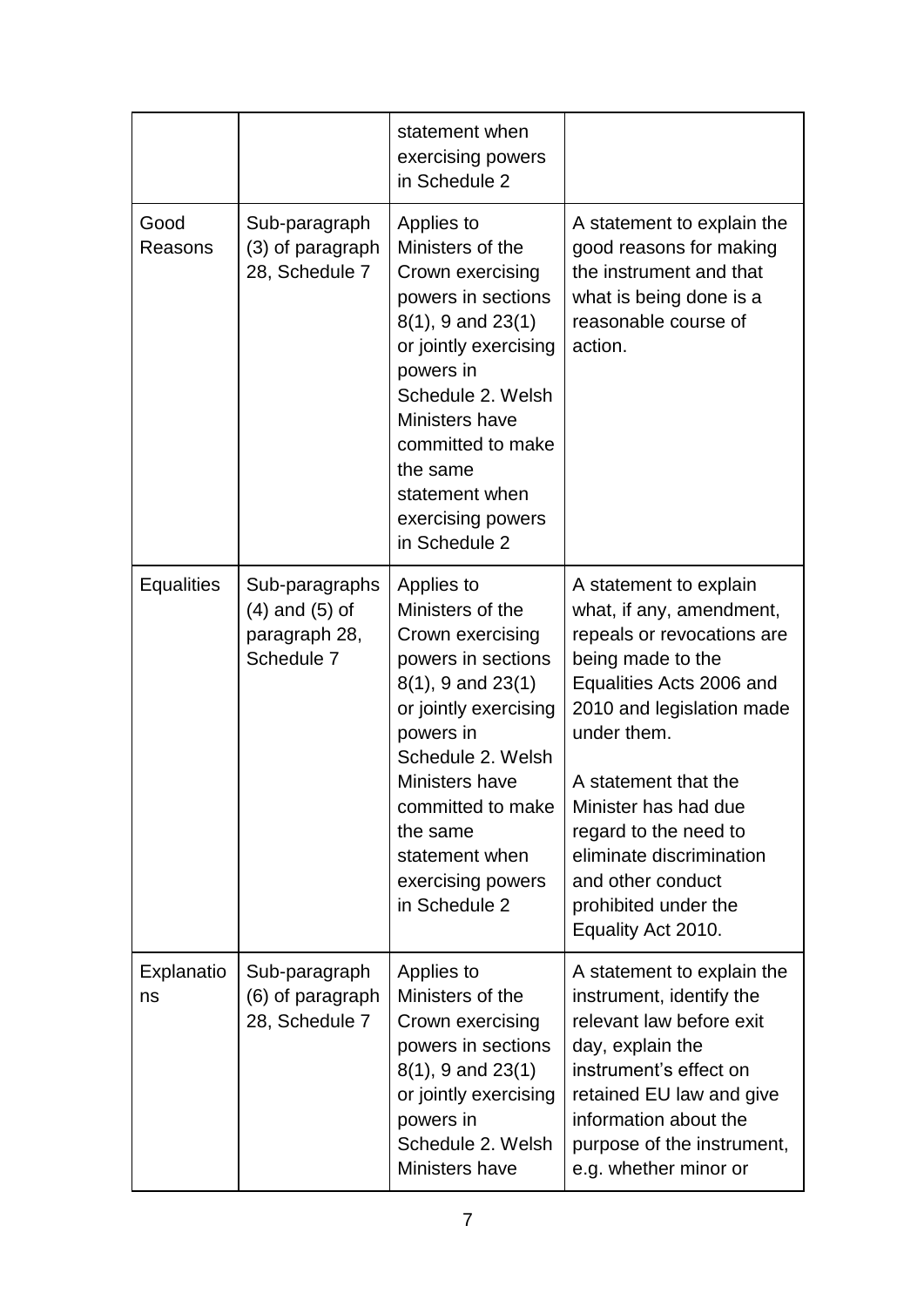|                      |                                                                                | committed to make<br>the same<br>statement when<br>exercising powers<br>in Schedule 2                                                                                                                                                                                                                                                                                                                        | technical changes only are<br>intended to the EU<br>retained law.                                              |
|----------------------|--------------------------------------------------------------------------------|--------------------------------------------------------------------------------------------------------------------------------------------------------------------------------------------------------------------------------------------------------------------------------------------------------------------------------------------------------------------------------------------------------------|----------------------------------------------------------------------------------------------------------------|
| Criminal<br>offences | Sub-paragraphs<br>$(3)$ and $(7)$ of<br>paragraph 28,<br>Schedule <sub>7</sub> | Applies to<br>Ministers of the<br>Crown exercising<br>powers in sections<br>$8(1)$ , 9 and $23(1)$<br>or jointly exercising<br>powers in<br>Schedule 2. Welsh<br>Ministers have<br>committed to make<br>the same<br>statement when<br>exercising powers<br>in Schedule 2                                                                                                                                     | A statement setting out the<br>'good reasons' for creating<br>a criminal offence, and the<br>penalty attached. |
| Sub-<br>delegation   | Paragraph 30,<br>Schedule 7                                                    | Applies to<br>Ministers of the<br>Crown exercising<br>powers in sections<br>$8(1)$ , 9 and<br>paragraph 1 of<br>Schedule 4 to<br>create a legislative<br>power exercisable<br>not by a Minister of<br>the Crown or a<br>Devolved<br>Authority.<br><b>Welsh Ministers</b><br>have committed to<br>make the same<br>statement when<br>exercising powers<br>in Schedule 2 or<br>paragraph 1 of<br>Schedule 4 to | A statement to explain why<br>it is appropriate to create<br>such a sub-delegated<br>power.                    |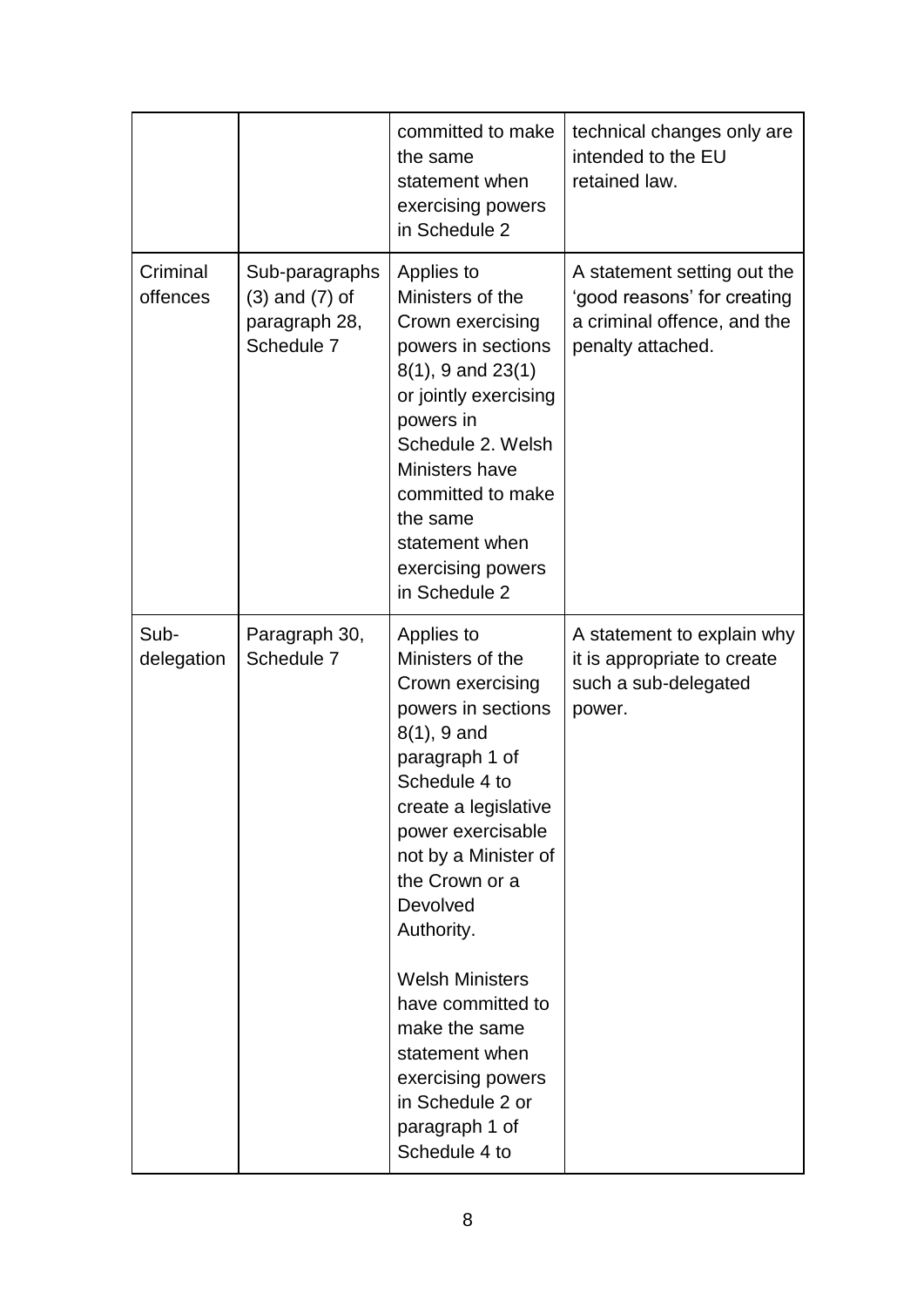|         |                                                                   | create a legislative<br>power exercisable<br>not by a Minister of<br>the Crown or a<br>Devolved Authority                                         |                                                                                                                                                                         |
|---------|-------------------------------------------------------------------|---------------------------------------------------------------------------------------------------------------------------------------------------|-------------------------------------------------------------------------------------------------------------------------------------------------------------------------|
| Urgency | Sub-paragraph<br>$(2)$ and $(8)$ of<br>paragraph 7,<br>Schedule 7 | <b>Welsh Ministers</b><br>exercising powers<br>in Part 1 of<br>Schedule 2 but<br>using the urgent<br>procedure in<br>paragraph 7 of<br>Schedule 7 | A statement that the Welsh<br>Ministers are of the opinion<br>that it is necessary to<br>make the SI using the<br>urgent procedure and the<br>reasons for that opinion. |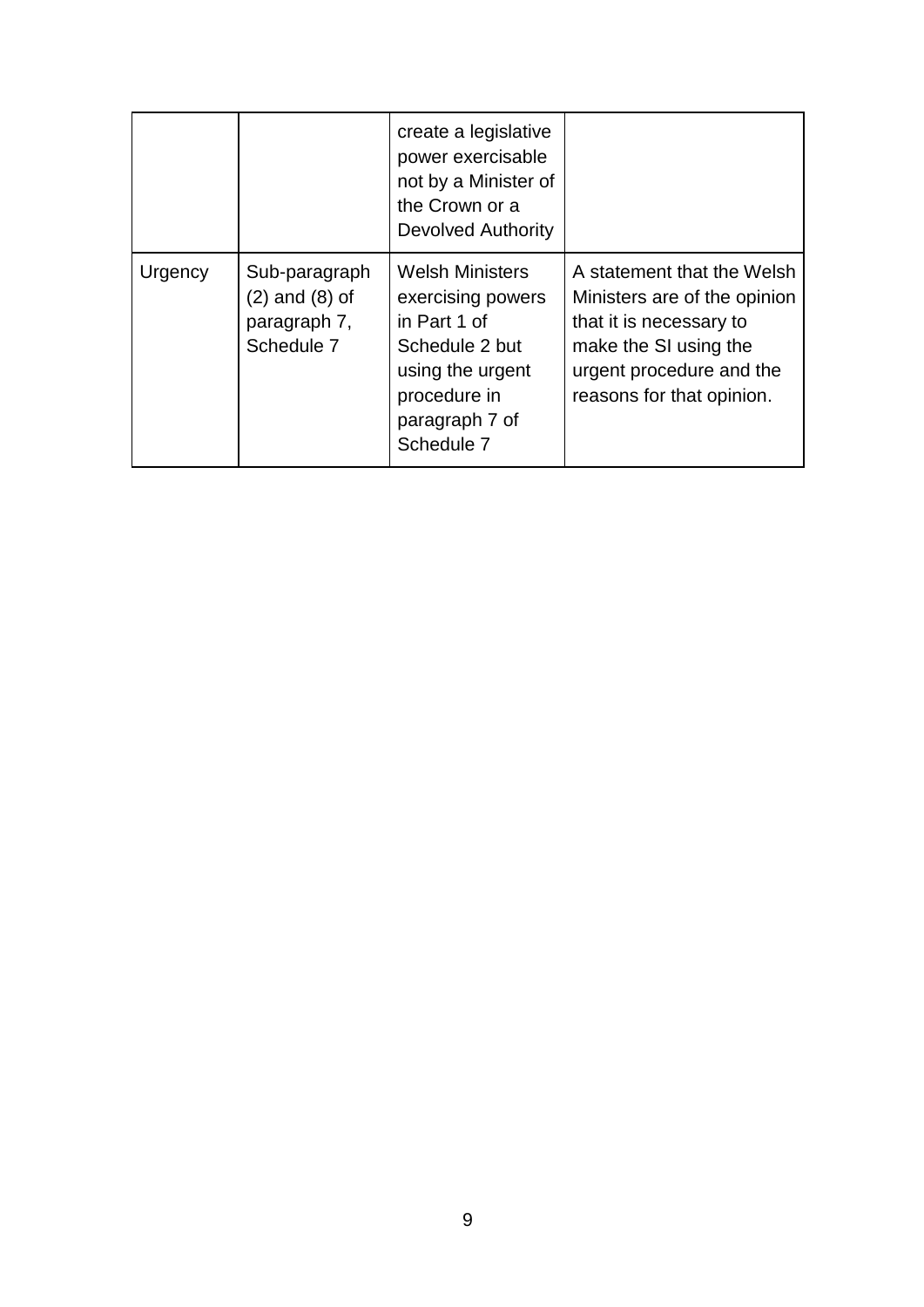## **Part 2**

Statements required when using enabling powers under the European Union (Withdrawal) 2018 Act

# **1. Sifting statement(s)**

The Minister for Environment, Energy and Rural Affairs, Lesley Griffiths, has made the following statement regarding use of legislative powers in the European Union (Withdrawal) Act 2018:

"In my view the Flood and Water (Amendments) (England and Wales) (EU Exit) Regulations 2019 should be subject to annulment in pursuance of a resolution of the National Assembly for Wales (i.e. the negative procedure)". This is the case because the changes being made are technical in nature and make no substantive changes.

# **1. Appropriateness statement**

The Minister for Environment, Energy and Rural Affairs, Lesley Griffiths, has made the following statement regarding use of legislative powers in the European Union (Withdrawal) Act 2018:

"In my view the Flood and Water (Amendments) (England and Wales) (EU Exit) Regulations 2019 does no more than is appropriate. This is the case because all the changes being made are solely in order to address deficiencies arising from EU exit."

# **2. Good reasons**

The Minister for Environment, Energy and Rural Affairs, Lesley Griffiths, has made the following statement regarding use of legislative powers in the European Union (Withdrawal) Act 2018:

"In my view there are good reasons for the provisions in this instrument, and I have concluded they are a reasonable course of action". This is because the provisions ensure that protections provided by the Flood and Water (Amendments) (England and Wales) (EU Exit) Regulations 2019 continue to be operable after the UK leaves the European Union.

# **3. Equalities**

The Minister for Environment, Energy and Rural Affairs, Lesley Griffiths, has made the following statement(s):

"The instrument does not amend, repeal or revoke a provision or provisions in the Equality Act 2006 or the Equality Act 2010 or subordinate legislation made under those Acts.